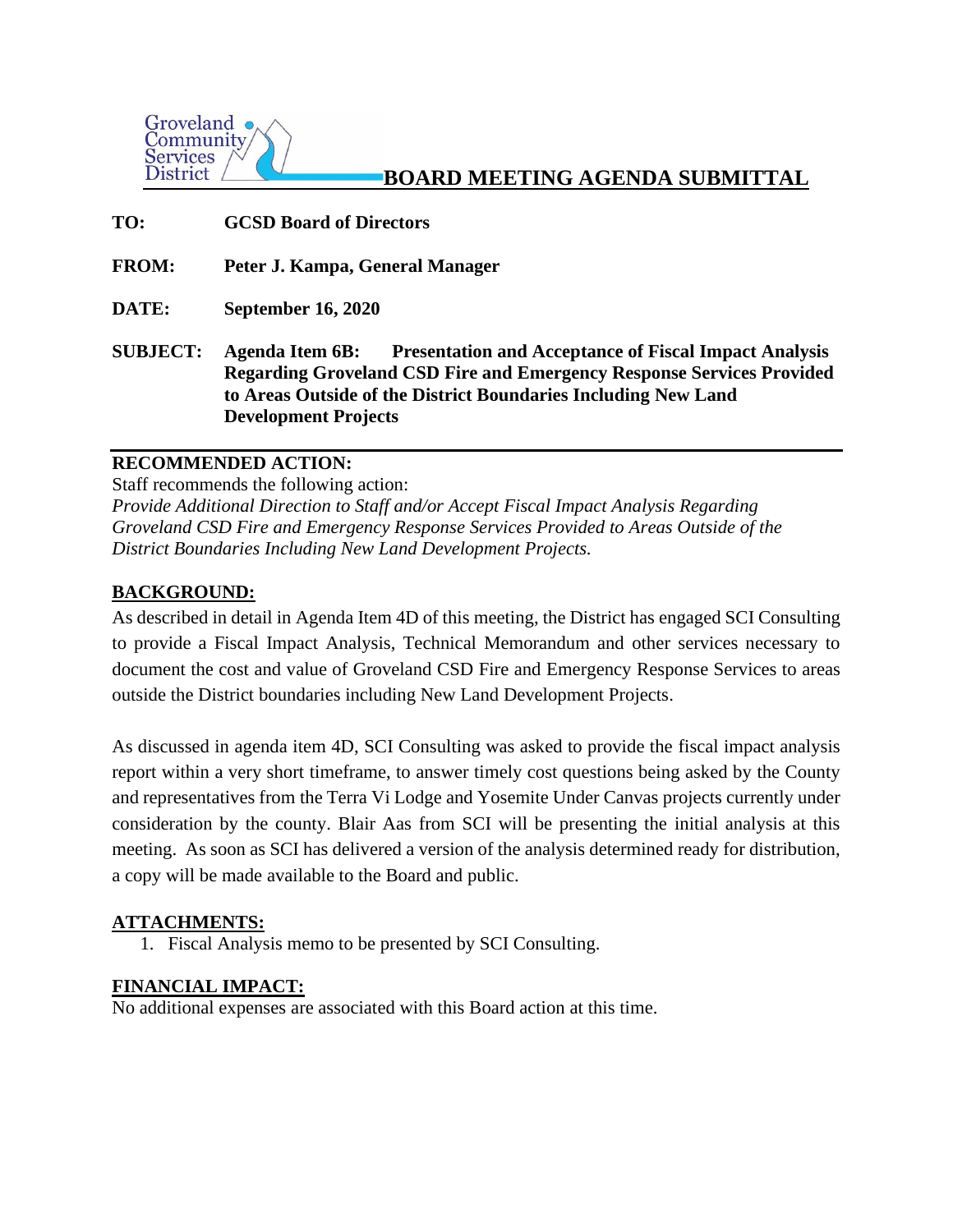### **Groveland Community Services District Fiscal Impact Analysis**

**Determination of Annual Reoccuring Fire Expenditures**

| Item                                                   | Adjusted<br>Annual<br>Reoccuring<br><b>Expenditures</b> |
|--------------------------------------------------------|---------------------------------------------------------|
| Department Salaries / Benefits 1                       | \$72.058                                                |
|                                                        |                                                         |
| Department Services / Supplies <sup>1</sup>            | \$63,820                                                |
| Schedule $A^2$                                         | \$2,082,368                                             |
| Amador Contract <sup>1</sup>                           | \$263,466                                               |
| Unfunded Pension Liablity <sup>1</sup>                 | \$62,730                                                |
| Other (Incl. OPED, Leases, Cost of Water) <sup>1</sup> | \$26,028                                                |
| District Administration Allocation <sup>1</sup>        | \$77.456                                                |
| Department Capital Outlay <sup>3</sup>                 | \$257,509                                               |
| <b>Total Annual Expenditures</b>                       | \$2,905,435                                             |

Source: Groveland Community Services District

#### Notes:

1 From District's 2020-21 Adopted Budget for the Fire Department. Excludes Jones Hill Fire Break Grant.

<sup>2</sup> Based on increased staffing level from 5 personnel to 10 personnel (2 fire captains and 8 fire appartus engineers). Current budget for Schedule A expenditures are \$1,056,071.

<sup>3</sup> From 2020 GCSD Fire Master Plan Update.